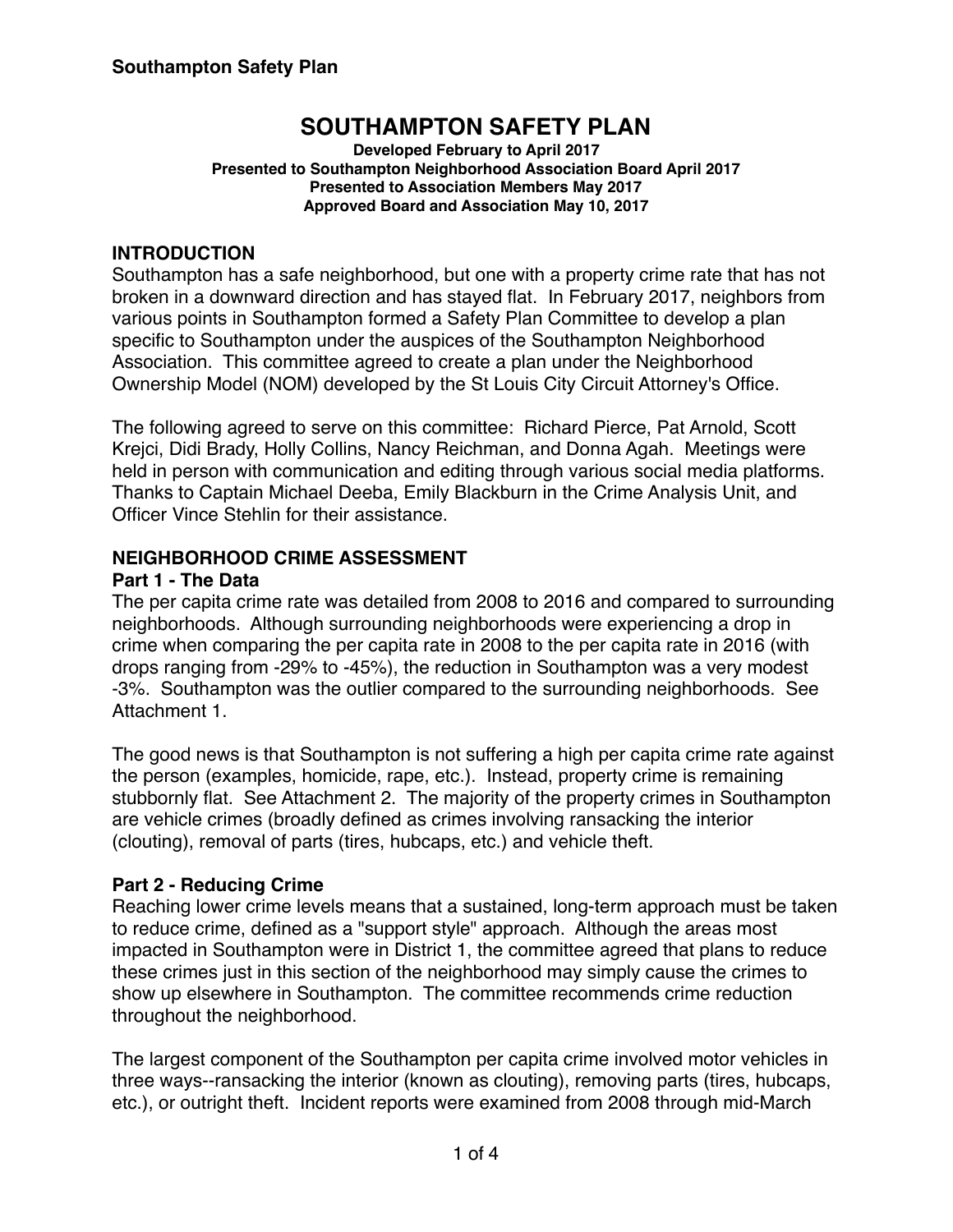### **Southampton Safety Plan**

2017 focusing only on the residential addresses and including attempts as well as auto vehicles that were subsequently recovered. See Attachment 3.

Based on the geographical locations of the motor vehicle crimes, it was agreed that smaller neighborhood units could be organized using the Neighborhood Association structure with separate meeting dates for more detailed discussion of crime reduction.

After discussion, it was agreed to develop and notify all Southampton households of safety tips involving motor vehicles and to combine this with planned distribution from the Neighborhood Association. D. Agah will develop a half-page information flier for this.

### **Part 3 - Programs to Reduce Southampton Crime**

The committee took a general approach with the programs recommended for Southampton to preserve flexibility for changes as the programs are implemented and time passes. Only general outlines are provided.

*(1) Block Watch/Block Contact.* The Block Watch/Block Contact program is modeled on the older Neighborhood Watch/Block Captain program with additional clarity for the role of the Block Contacts. Identification of Block Contacts is to be undertaken for each 100 block in Southampton--even for double block streets--for a total of 57 blocks. This provides a small unit so neighbors can develop strong social ties. This small social unit is a critical component of an effective neighborhood safety program.

Block Watch/Block Contact groups are not vigilantes and do not assume the role of the police. With this program, neighbors are asked to be alert, observant, and caring--and to report suspicious activity or crimes immediately to the police. The purpose of the program is to deter crime and report incidents and problems, rather than sit back and hope that someone else will take care of any crime or livability problems. The Block Watch group will be actively and directly involved in their block in solving problems using a community-based, non-confrontational manner. Also available to the group are members of the Neighborhood Association's Safety Committee as well as Neighborhood Stabilization Officers (NSO's) to assist in problem resolution.

The goals of the Block Contact program are threefold and are identified below:

#### *Educate Neighbors*

Prevention and safety information for home, vehicle, garage, and person Safety Products Suspicious activity--how to recognize it and where to report it Report to the right place with the right information Vacant property "care" Abandoned vehicle "care" Zoning advocacy (Ex. new business approval/no approval)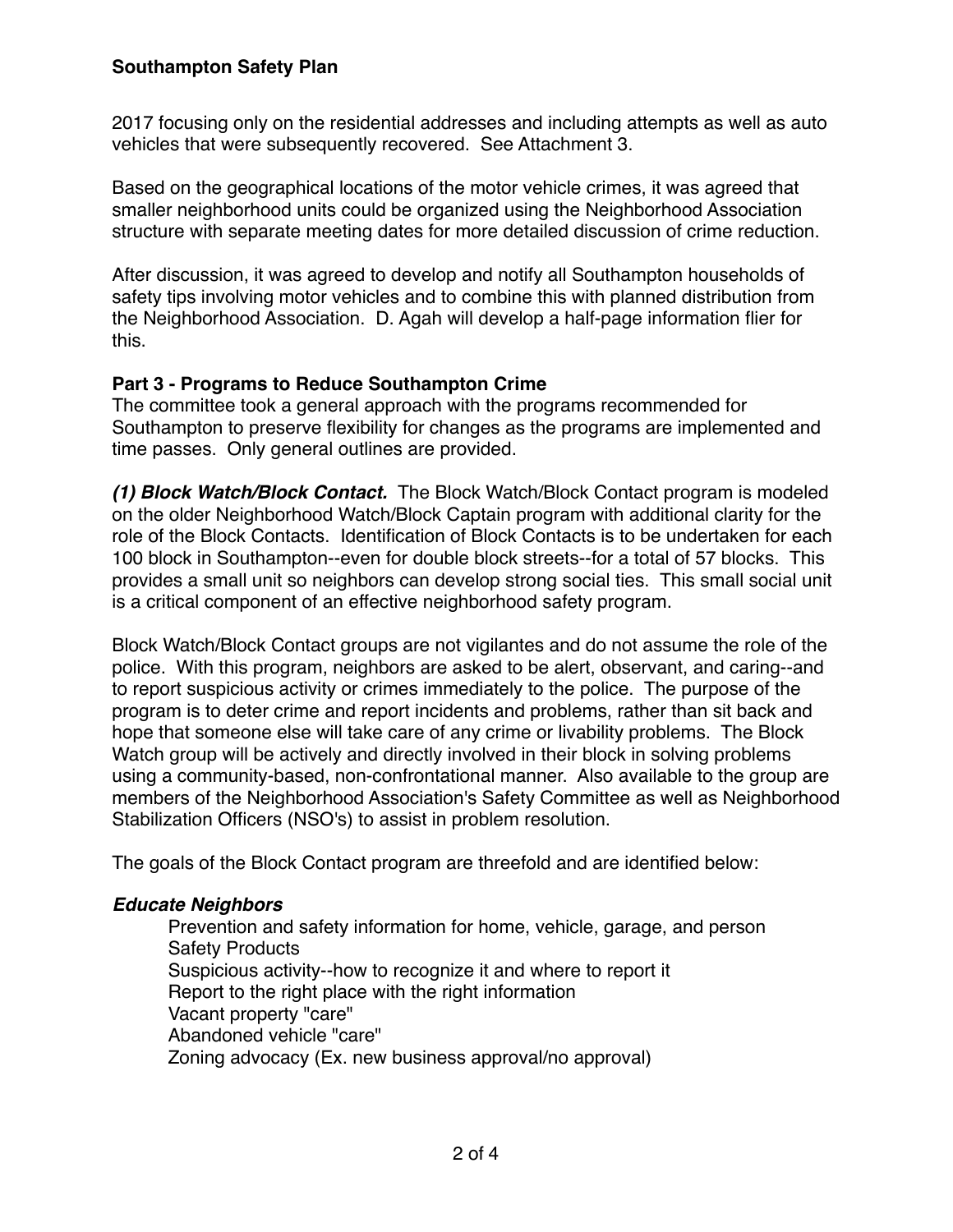# *Get involved in the Block and in the Neighborhood*

Introduce yourself Welcome and include new neighbors Know your neighbors Organize Alley/Street cleanup Provide fun activities like closed street block parties, potlucks, etc. Enjoy neighborhood activities (Ex. National Night Out) Use Nextdoor to organize each block as a private group for information exchanges Join and encourage your block to join the Southampton Neighborhood Association. Identify neighbors needing volunteer assistance. *Perform Block Alert functions*

Know how to recognize suspicious activity and where to report it Identify nuisance property, vacant property, abandoned vehicles, illegal dumping, etc. for handling by the Neighborhood Association Safety Committee and/or the Neighborhood Improvement Specialist.

Advocate for help as needed from the Police Department, from other City Departments, and from the Neighborhood Association Safety Committee.

# *(2) Quarterly Safety/Livability Meeting Schedule*

Safety/Livability Meetings are to be held quarterly in months when an Association General Meeting is not scheduled. Due to time constraints in the General Meetings, a separate meeting structure allows for detailed discussions of crime and livability issues as well as public awareness and education. Block Watch/Block Contacts are encouraged to attend this detailed meeting. This separate meeting also allows for flexibility in dealing with faster response to changes in the crime pattern. Representatives from the Police Department, City staff and City elected officials involved with safety and livability issues are encouraged to attend these meetings. These meetings will be held in February, June, August (National Night Out may be substituted), and December. Preferred dates will be during daylight hours on the weekend.

# *(3) Educational Safety Meetings*

If required, brief (30 minute) educational safety meetings are scheduled by the Safety Committee when incident reports in Southampton and/or in surrounding neighborhoods show a need. These are to be designed around one safety issue--for example, reducing your risk of robbery, reducing your risk of burglary, etc. These meetings may be multi-neighborhood and not restricted to Southampton.

# *(4) Rapid Crime Analysis and Safety Alerts*

A review of crime data from various sources--Block Contacts, Police incident reports, social media, etc.--will be made and a decision made if developing trends demand urgency. Safety alerts can be quickly developed and distributed throughout the neighborhood using Block Contacts and the Nextdoor social media platform.